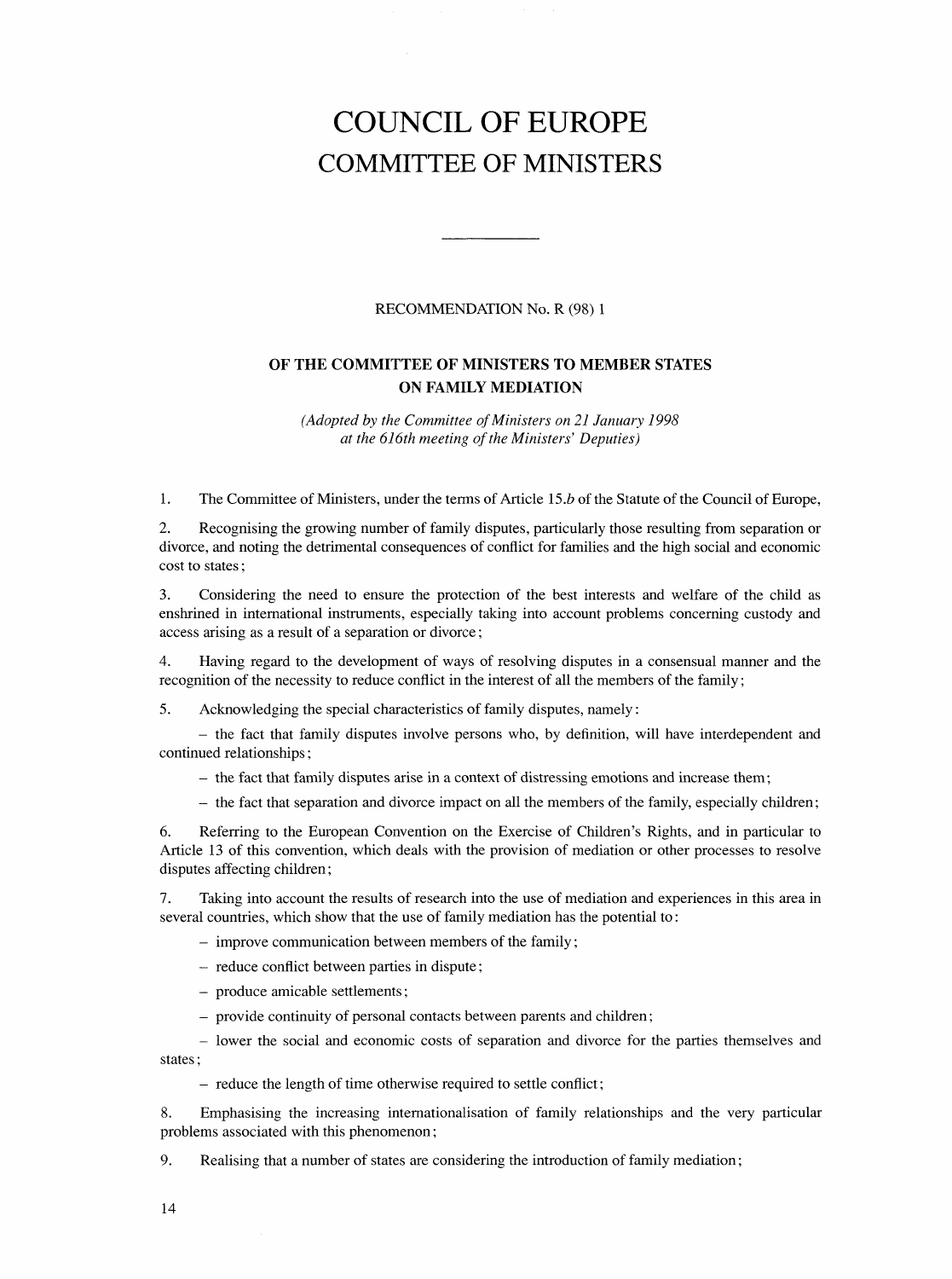10. Convinced of the need to make greater use of family mediation, a process in which a third party, the mediator, impartial and neutral, assists the parties themselves to negotiate over the issues in dispute and reach their own joint agreements,

11. Recommends the governments of member states:

i. to introduce or promote family mediation or, where necessary, strengthen existing family mediation;

ii. to take or reinforce all measures they consider necessary with a view to the implementation of the following principles for the promotion and use of family mediation as an appropriate means of resolving family disputes.

#### Principles of family mediation

I. Scope of mediation

a. Family mediation may be applied to all disputes between members of the same family, whether related by blood or marriage, and to those who are living or have lived in family relationships as defined by national law.

b. However, states are free to determine the specific issues or cases covered by family mediation.

- II. Organisation of mediation
- a. Mediation should not, in principle, be compulsory.
- b. States are free to organise and deliver mediation as they see fit, whether through the public or private sector.

c. Irrespective of how mediation is organised and delivered, states should see to it that there are appropriate mechanisms to ensure the existence of:

- procedures for the selection, training and qualification of mediators;
- standards to be achieved and maintained by mediators.
- III. Process of mediation

States should ensure that there are appropriate mechanisms to enable the process of mediation to be conducted according to the following principles:

- i. the mediator is impartial between the parties;
- ii. the mediator is neutral as to the outcome of the mediation process;

iii. the mediator respects the point of view of the parties and preserves the equality of their bargaining positions;

- iv. the mediator has no power to impose a solution on the parties;
- v. the conditions in which family mediation takes place should guarantee privacy;

vi. discussions in mediation are confidential and may not be used subsequently, except with the agreement of the parties or in those cases allowed by national law;

vii. the mediator should, in appropriate cases, inform the parties of the possibility for them to use marriage counselling or other forms of counselling as a means of resolving their marital or family problems;

viii. the mediator should have a special concern for the welfare and best interests of the children, should encourage parents to focus on the needs of children and should remind parents of their prime responsibility relating to the welfare of their children and the need for them to inform and consult their children;

ix. the mediator should pay particular regard to whether violence has occurred in the past or may occur in the future between the parties and the effect this may have on the parties' bargaining positions, and should consider whether in these circumstances the mediation process is appropriate;

x. the mediator may give legal information but should not give legal advice. He or she should, in appropriate cases, inform the parties of the possibility for them to consult a lawyer or any other relevant professional person.